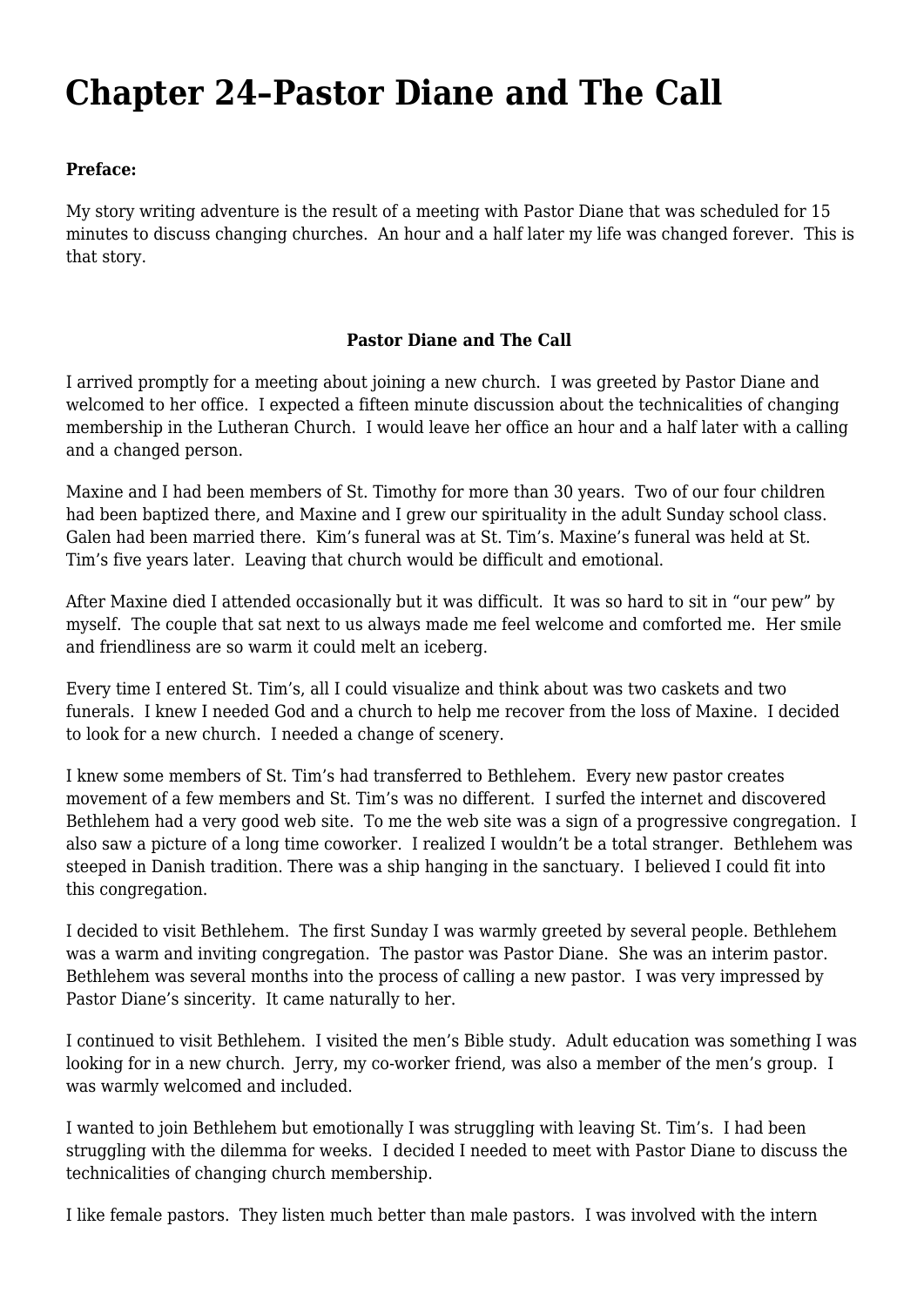committee at St. Tim's when Pastor Victoria served her internship. She would take a call to a church in Wisconsin. Pastor Lori at Ascension in Green Bay, Wisconsin is an outstanding pastor. Whether it was a Sunday service, a funeral, or a wedding, her message always helped guide me on my spiritual journey.

Female pastors have a way of communicating compassion that few men have. Female pastors can deliver a sermon that goes straight to your heart and soul. Few men have that ability. Pastor Diane delivered sermons with no notes which is something I admire. She also delivered them with a passion I had not experienced. Besides listening to Pastor Diane's message, watching her delivery of that message was a beautiful thing to behold.

Pastor Diane was from Wisconsin. A point that did not escape me. I have five female cousins, all sisters, who live in Wisconsin. They have all given me great advice, guidance, and support. So here I was talking to a female pastor with Wisconsin roots. I was paying attention.

As the meeting with Pastor Diane began I told her who I was and why I wanted to change churches. I told her of my emotional struggle leaving St. Timothy. I told her the Holy Spirit was in my life and had surrounded me with loving caring people . But I thought I needed a change of scenery. She asked me to tell her more about the Holy Spirit in my life.

I told her how I had adopted Eileen and Marilynn as my sisters. I explained how they guided me and supported me. I told her about Eileen taking me to Sequoia and Yosemite National Parks and how it became a spiritual experience for me. I told her of the visit Maxine and I made to Yosemite after Kim's death. Again, a spiritual experience for both of us. I shared how Eileen had guided me out of being a workaholic and likely saved my life.

As I unloaded my stories of Kim's death, Phil's death, Art's death, Virgil's death, Maxine's death, Delores' death, Judy's death, and mom's death she listened intently. All of the deaths, except Kim's, had occurred in the last 20 months.

I told Pastor Diane the story of how the Holy Spirit guided the events so Pastor Victoria could conduct Maxine's funeral. I told Pastor Diane about Pastor Victoria's sermon that led me to write the story of "Rocks in My Pocket." I told Pastor Diane about creating and writing a family history for Maxine and I as a gift to our kids. I told her about the plans Marilynn and I had for writing the stories of the Stratton family history.

I told Pastor Diane how much the Holy Spirit had been in my life. Especially after Kim was killed, and during the time Maxine was in chemo treatment. I told how the Holy Spirit had gathered Hazel, Brenda, Galen's family, and me to be with Maxine as she left the earthly life for eternal life. Also, how the Holy Spirit surrounded me with loving supportive people.

I told Pastor Diane that I knew the Holy Spirit was with me but I thought I needed a change of scenery for a church home. All this time, Pastor Diane was listening intently and encouraging me to tell my stories to her. After listening to me ramble on and on, like I do, she looked at me. She said changing membership is not a problem. You can be a member at Bethlehem and an associate member at St. Timothy. I will verify that and take care of that.

Then Pastor Diane drew a breath and looked straight at me. She said, "But my friend you have a calling to tell your stories." I was shocked. A pastor, Pastor Diane, a Wisconsin girl, whose sincerity is unquestioned, had just told me I was called. I was overwhelmed. I could hardly speak. I just sat there trying to comprehend what I had been told. My mind was racing. Who me? I'm not a good story teller. I'm not a good writer. There was no one else in the room. She looked at me as she said